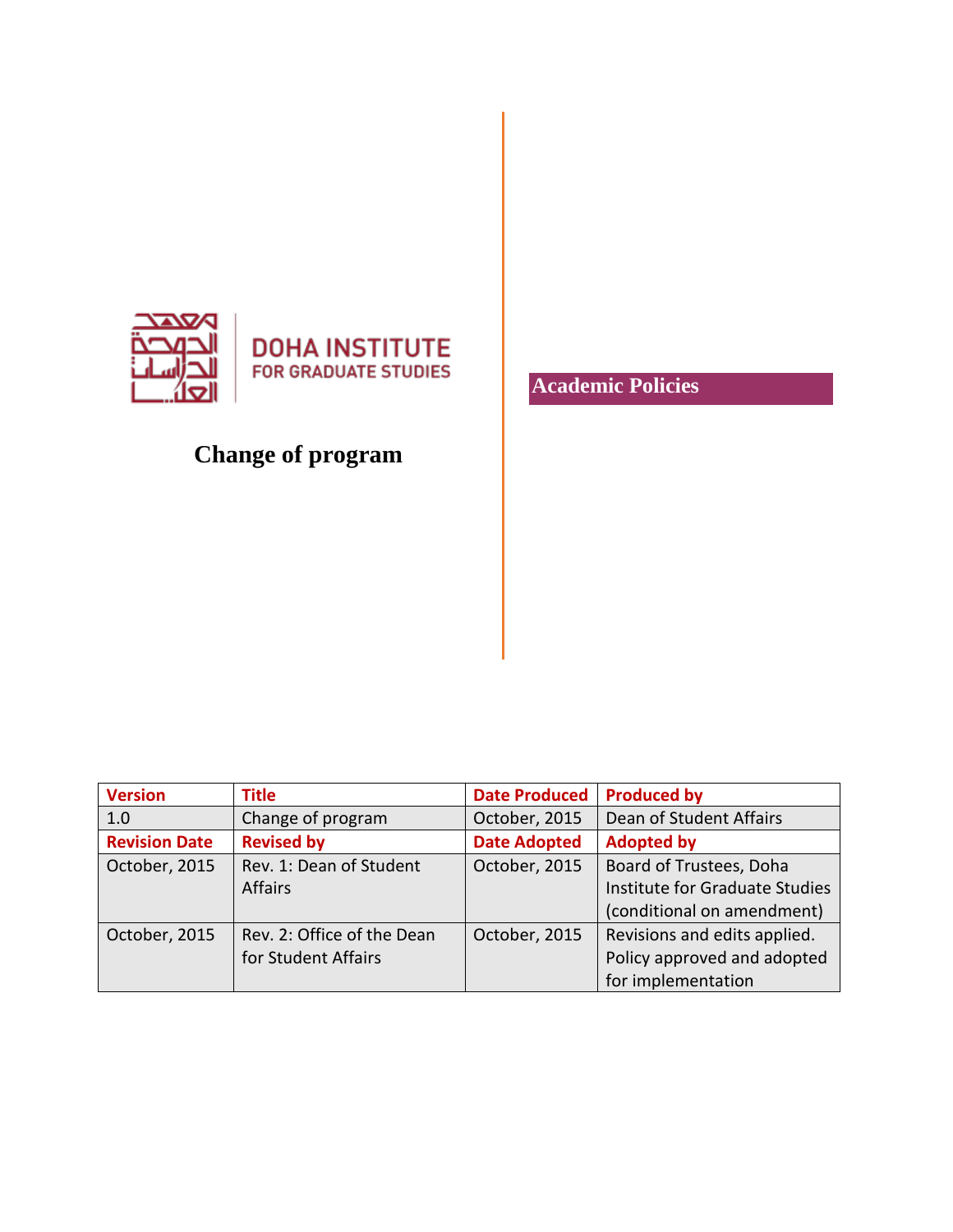## **Contents**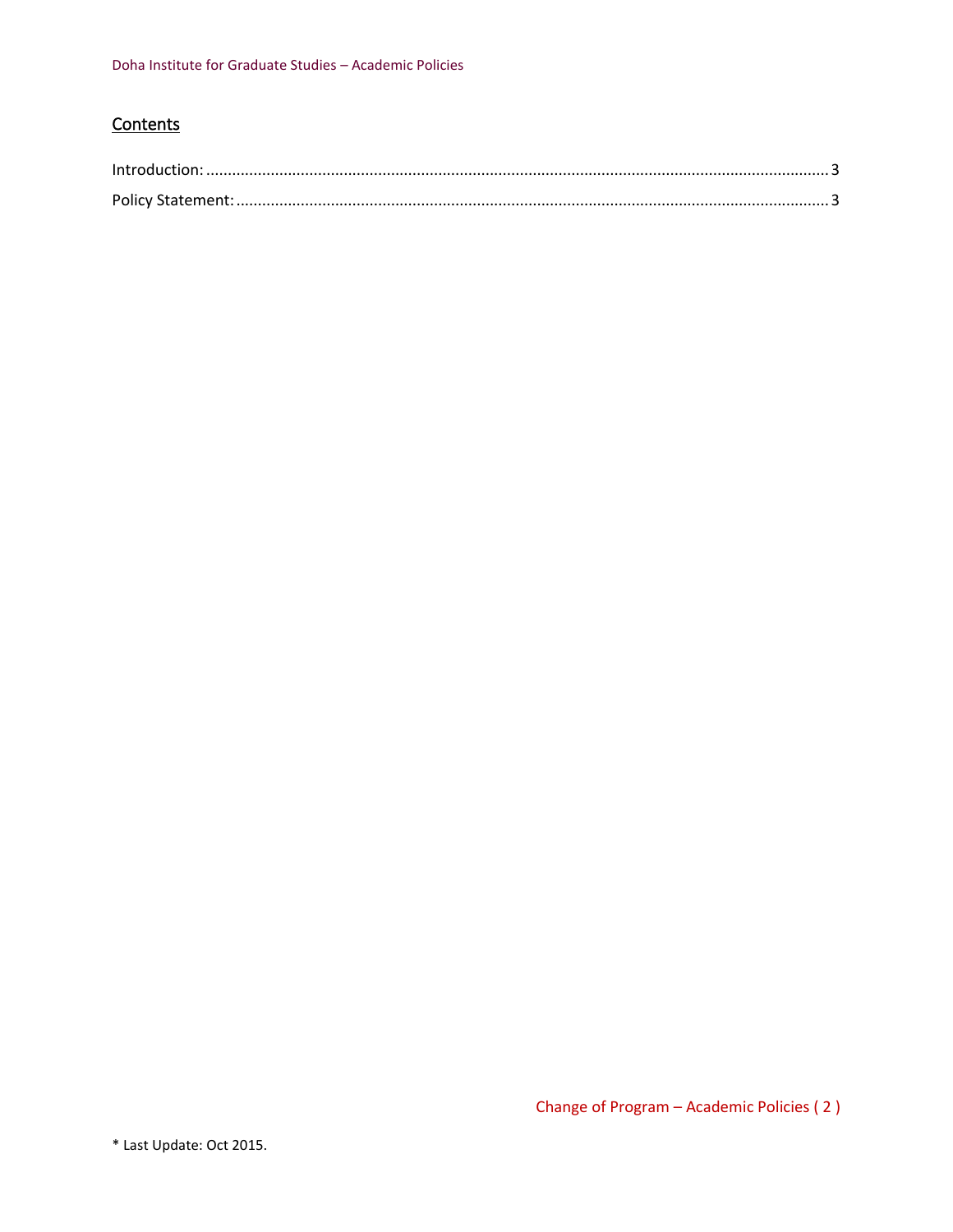## <span id="page-2-0"></span>Introduction:

Normally DI expects admitted students to commit to the program they chose at the time of application, however students may apply for a change to another program during their course of study if they decide that another program is a better match for them. Such requests are contingent to rules and regulations set within this policy and the approval of the schools and programs they are applying to.

## <span id="page-2-1"></span>Policy Statement:

Any change of program request must meet the following conditions and criteria:

- 1. The student must not have completed or be currently registered in, at the time of requesting the change, more than fifteen (15) credit hours for in-school transfers and more than twelve (12) credits for intra-school transfers;
- 2. Any student receiving a DI scholarship needs to secure the pre-approval of the scholarship and financial aid committee before he/she applies for a change of program;
- 3. The student before applying for a change of program should:
	- a. Meet with his/her academic advisor to review his/her current study plan and the effects of changing the program on courses completed;
	- b. Consult with faculty, and/or program heads in both current and target programs;
	- c. Review the curriculum requirements for the target program;
	- d. Based, on the above submit a written a letter of intent detailing the reasons for requesting a change of program including the effects of such a change on his/her academic progress;
	- e. Secure a positive endorsement from his/her current academic advisor on the written letter above;
	- f. The academic advisor should also consult with the head of the program the student wishes to apply to before endorsing the student's letter of intent.
- 4. Applications to change the program are submitted to the Department of Enrollment and Student Affairs along with the letter of intent.
- 5. The Department of Enrollment and Student Affairs will process the applications and coordinate with the Office of the Dean and the head of program in the respective school;
- 6. The approval of a change of program request lies with the concerned school and program the student is applying to. The deanship and the program reserve the right to approve or reject such transfers taking into consideration:
	- a. The capacity of the program of study to accept new students;
	- b. School or program pertinent requirements or criteria;
	- c. The academic record of the student and his/her prospects of successfully completing the new program of study.